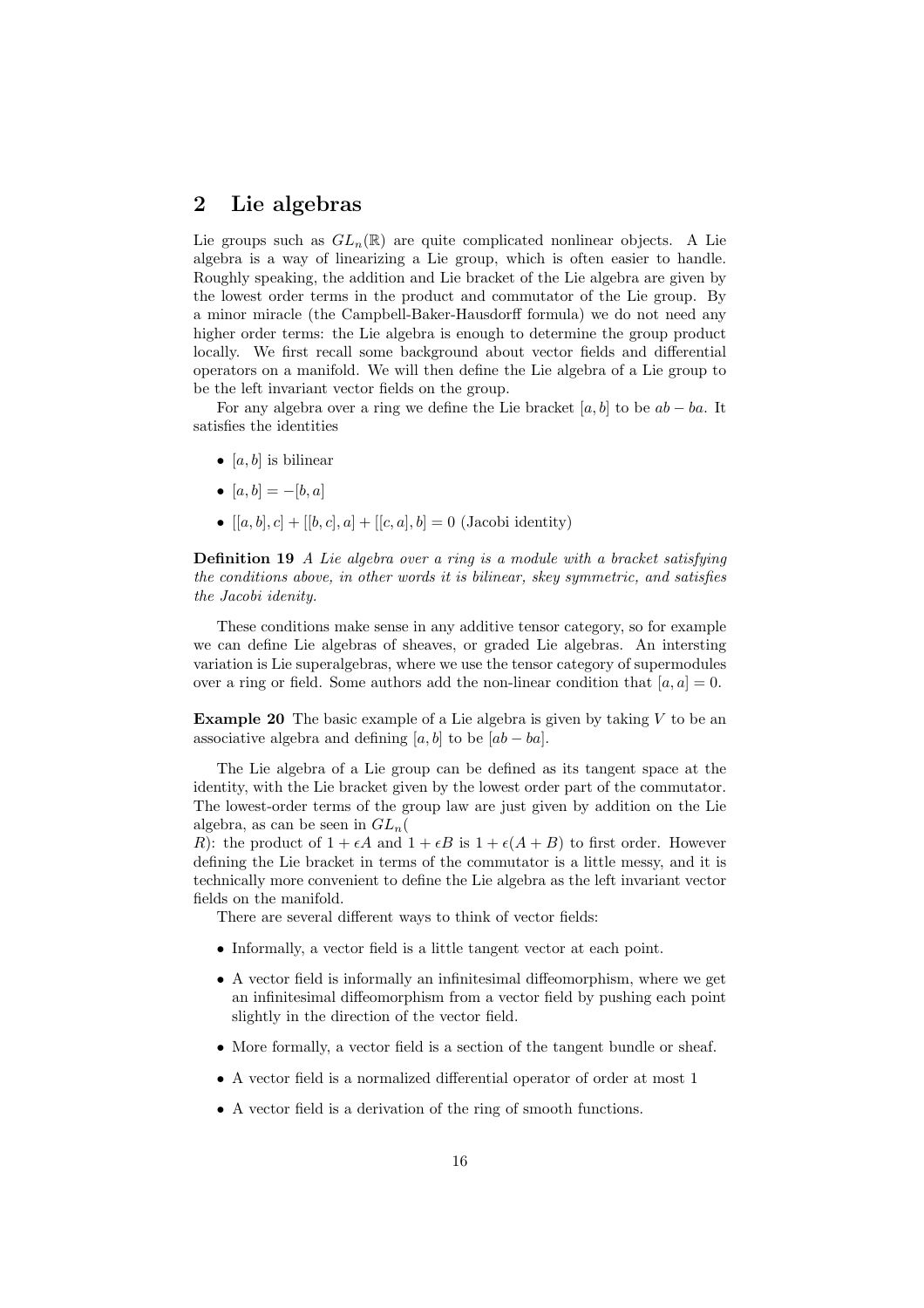The last two seem less intuitive but turn out to be the easiest definitions to work with.

Suppose we have a manifold  $M$ , with its ring  $R$  of smooth functions. A differential operator on  $M$  should be something that in local coordinates looks like a partial differential operator times a smooth function. It is easier to forget about local coordinates, and just use the following key property of differential operators: the commutator of an nth order operator with a smooth function is a differential operator of smaller order. This is really just a form of Leibniz's rule for differentiating a product. We will use this to DEFINE differential operators as follows.

**Definition 21** A differential operator of order less than 0 is 0. A differential operator of order at most  $n \geq 0$  is an operator on R whose commutator with elements of R is a differential operator of order at most  $n-1$ .

Differential operators on R form a filtered ring  $D^0 \subset D^1 \subset D^2 \cdots$ , where  $D^n$  is the differential operators of order at most  $n$ . The differential operators of order at most 0 can be identified with the ring  $R$  (look at their action on 1), and any differential operator can be normalized by adding a function so that it kills 1. So a differential operator can be written canonically as a function (order 0 operator) plus a normalized differential operator.

The product of differential operators of orders at most  $m$ ,  $n$  has order at most  $m + n$ . Differential operators do not quite commute with each other; however the commutator or Lie bracket  $[D_1, D_2]$  of operators of orders at most m, n has order at most  $m + n - 1$ ; in other words differential operators commute "up to lower order terms". This means that the associated graded ring  $D^0\oplus D^1/D^0\oplus D^1$  $D^2/D^1\oplus\cdots$  is a commutative graded ring (whose elements are sometimes called symbols).

We will call a differential operator normalized if it kills the function 1. Differential operators of order at most 1 can be written canonically as the sum of an order 0 differential operator and a normalized differential operator. (However there is no canonical way to write an operator of order  $n > 1$  as an operator of order less than  $n$  and something "homogeneous" of order  $n$ .) A vector field on a manifold is the same as a normalized differential operator of order at most 1. Vector fields are closed under the Lie bracket, and in particular form a Lie algebra. It is useful to think of a vector field as a sort of infinitesimal diffeomorphism of the manifold: each point is moved an infinitesimal distance in the direction of the vector at that point. Since the Lie algebra of a group can be thought of as the "infinitesimal" elements of the group, this means that the vector fields on a manifold are more or less the Lie algebra of the group of diffeomorphisms.

The Lie algebra of vector fields is an infinite dimensional Lie algebra, which is too big for this course, so we cut it down.

## Definition 22 The Lie algebra of a Lie group is the Lie algebra of left-invariant vector fields on the group.

We explain what this means. The group is a manifold, so we have the Lie algebra of all vector fields on it forming an infinite dimensional lie algebra. The group acts on itself by left translation, and so acts on everything constructed from the manifold, such as vector fields. We just take the vector fields fixed by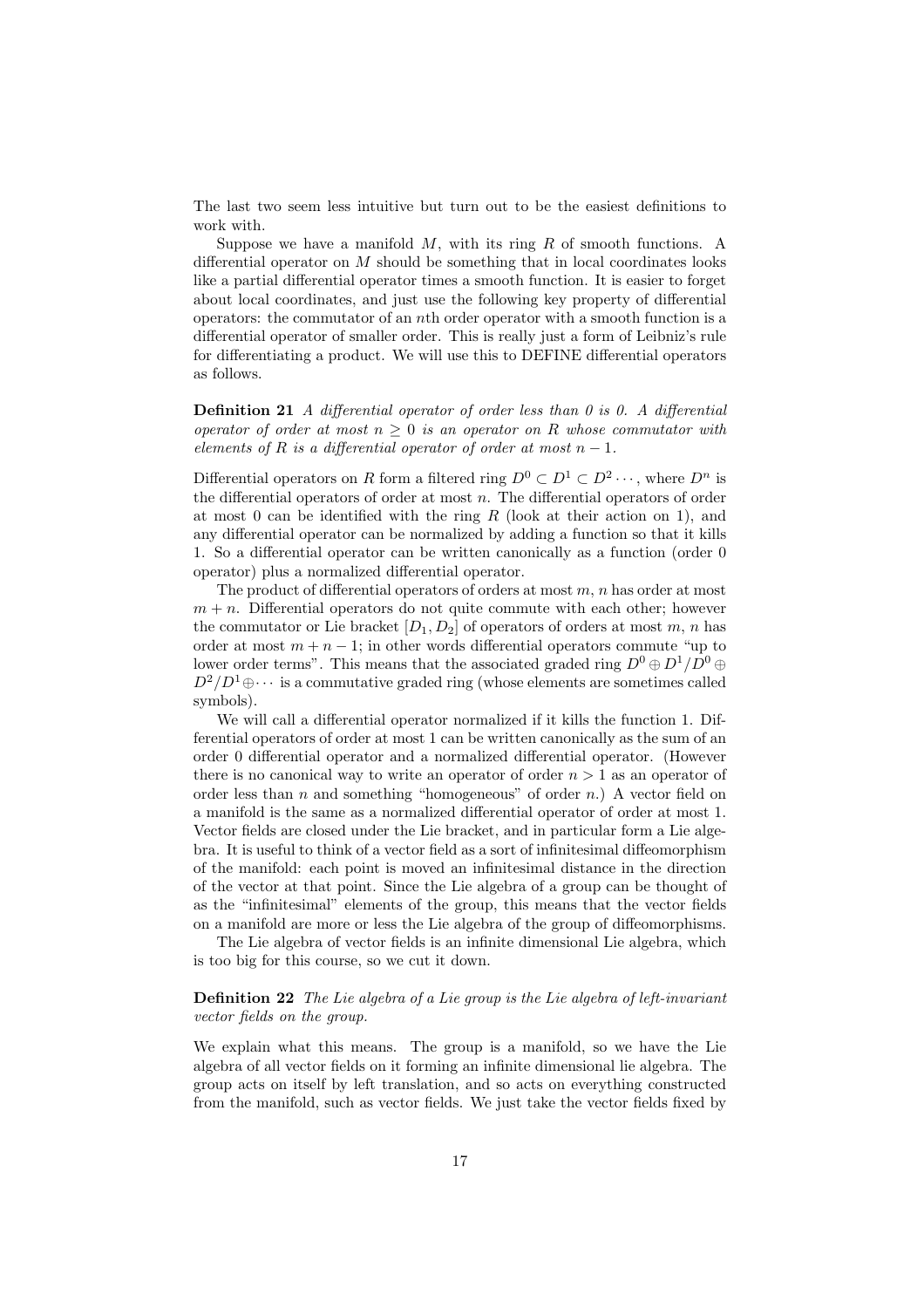this action of left translation. It is automatically a subalgebra of the lie algebra of all vector fields, as the group action preserves the Lie bracket.

We can also identify the Lie algebra of the group with the tangent space at the origin. The reason is that if we pick a tangent vector at the origin, there is a unique vector field on G given by left translating this vector everywhere. We could have defined the Lie algebra to be the tangent space at the origin, but then it would not have been so clear how (or why) we can define the Lie bracket.

Now we will calculate the left invariant vector fields on the group  $GL_n(R)$ and find the Lie bracket. We will then be able to find the Lie algebras of other groups by mapping them to  $GL_n(R)$ . There are obvious coordinates  $x_{ij}$  for  $GL_n(R) \subset R^{n \times n}$ , and corresponding vector fields  $\partial/\partial x_{ij}$ . Of course there are not left invariant under  $GL_n(R)$ : they are left invariant vector fields on the abelian group  $R^{n^2}$ , and have zero Lie bracket.

We let  $x = (x_{ij})$  be the matrix whose entries are the coordinate functions. We can think of x as the identity function from  $R^{n^2}$  to itself, so might guess that  $G$  acts trivially on it, but this is wrong: the point is that the two copies of  $R^{n^2}$  are not really the same as the domain is acted on by G by translations, while the range is acted on trivially by  $G$ . This is very confusing. The action of an element g on x is given by right multiplying it by  $g^{-1}$ . Next if  $a = (a_{ij})$  is a matrix we can consider the matrix of differential operators with entries  $a_{ij}$  We consider the matrix D of differential operators  $x_{ik}\partial/\partial x_{jk}$  (using the Einstein summation convention). This acts on x as left multiplication by the matrix  $e_{ij}$ (one entry in position  $i, j$ , other entries 0). Since left multiplication by a matrix commutes with right multiplication we see that these differential operators all commute with left translation on the entries of  $x$ , and therefore are left invariant differential operators.

So we get a natural correspondence between  $n$  by  $n$  matrices and these left invariant differential operators. Finally we can work out the Lie bracket of two such differential operators

$$
[x_{ik}\frac{\partial}{\partial x_{jk}}, x_{i\prime k\prime}\frac{\partial}{\partial x_{j\prime k\prime}}] = [j = i]x_{ij}\frac{\partial}{\partial x_{j\prime k}} - [i = j]x_{i\prime j}\frac{\partial}{\partial x_{j\prime k}}
$$

, and we see that it just corresponds to the Lie bracket

$$
[e_{ij}, e_{i\prime j\prime}] = [j = i\prime]e_{ij\prime} - [i = j\prime]e_{i\prime j}
$$

of n by n matrices  $e_{ij}$  that have a one in position  $(i, j)$  and are zero elsewhwere.

To summarize, the Lie algebra of  $GL_n(R)$  is just  $M_n(R)$ , with the Lie bracket given by  $[A, B] = AB - BA$ .

To find the Lie algebras of subgroups of general linear groups, which covers most practical cases, we just have to find the tangent space at the identity. The easy way to do this to to find the matrices A such that  $1 + \epsilon A$  satisfies the equations defining the Lie group, where  $\epsilon^2 = 0$ .

**Example 23** The orthogonal group consists of matrices q such that  $qq^T = I$ . So its Lie algebra conssits of matrices a such that  $(1 + \epsilon a)(1 + \epsilon A^T) = 1$  to first order in  $\epsilon$ , in other words  $a + a^T = 0$ , so that a s skew-symmetric.